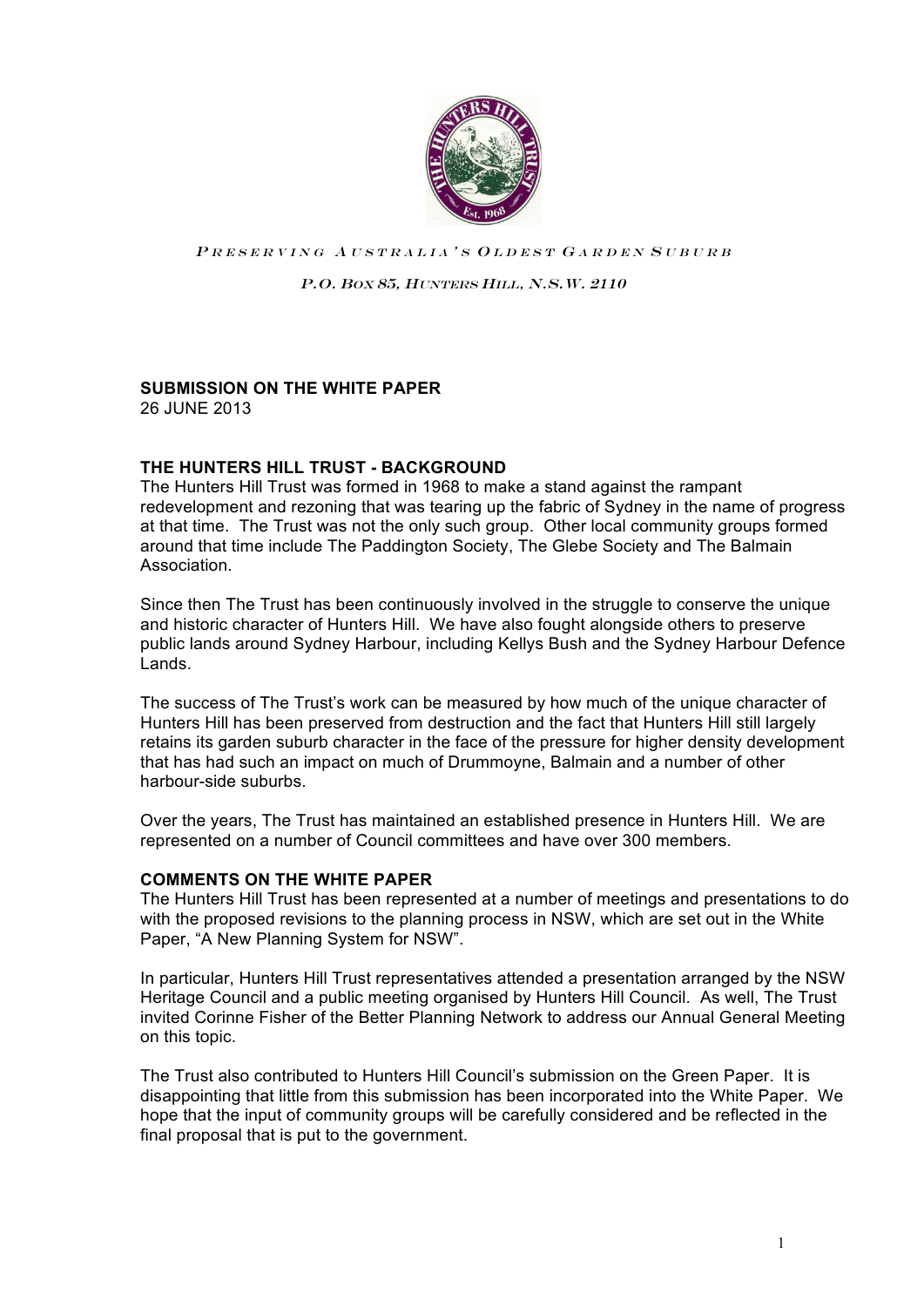## *The Trust entirely supports the submissions made by both the Heritage Council and the Better Planning Network.*

## *Clarity*

The White Paper purports to strive for clarity and simplicity in the "new" planning process. However its language and presentation is far from clear. Compared to the Future Directions Review, which is reasonably easy to understand, The White Paper is unnecessarily long and difficult to read. It is full of corporate-speak, overly complex diagrams and irrelevant photographs and graphics. It contains many generalisations but few specifics.

## *A NEW Planning System*

Its claim to be a **New** Planning system is an exaggeration. Much of what it proposes already exists under other names and much reform has already taken place. Councils across NSW have spent the last couple of years working to change their local Environment Plans to conform to the Department of Planning's Standard Instrument. Hunters Hill Council has just released its draft Development Control Plan (DCP) that combines 16 existing DCPs into a single document that is in line with the new local Environment Plan (LEP). The White Paper proposes that most of these existing documents will be folded into their **new** local Plans.

Much is made of increasing the use of the electronic media as though this is a new idea even though most NSW councils already have planning information, DA tracking, electronic lodgement, customer support and a bunch of other information available on their websites.

## *Community Consultation*

The White Paper promises to involve the community in the early planning stages. "Plans will be developed based on a vision shared by a well-informed and properly engaged community, industry and government". Anyone who has ever endured a butchers paper, white board and yellow stick-it session of "community consultation" will not necessarily be champing at the bit to engage with the process.

Despite the emphasis on the need for community consultation, as a result of the changes to neighbour notification, individual property owners won't know anything about what's been proposed to be put up next door until it's been built.

Currently the Environmental Planning and Assessment Act (EPA Act) requires neighbouring properties be advised about Development Applications for works in their vicinity. The White Paper proposes to abandon this in the name of speed and efficiency. It proposes that all community consultation only happens at the upfront "strategic" planning stage and not again at the individual proposal stage.

This is a deeply flawed and dangerous idea. It makes the following assumptions:

- that the community will be able to have a meaningful input into the planning process in the first instance,
- that the new local plans will have anticipated all foreseeable problems that might arise from a particular new development and
- that they will have all the required biodiversity mapping and ecological assessments, hydrological and stormwater impact studies, and all the relative information gathered and available; and
- that Code or Merit Assessment by council officers or certifiers of a proposal will pick up all possible adverse impacts of that proposal.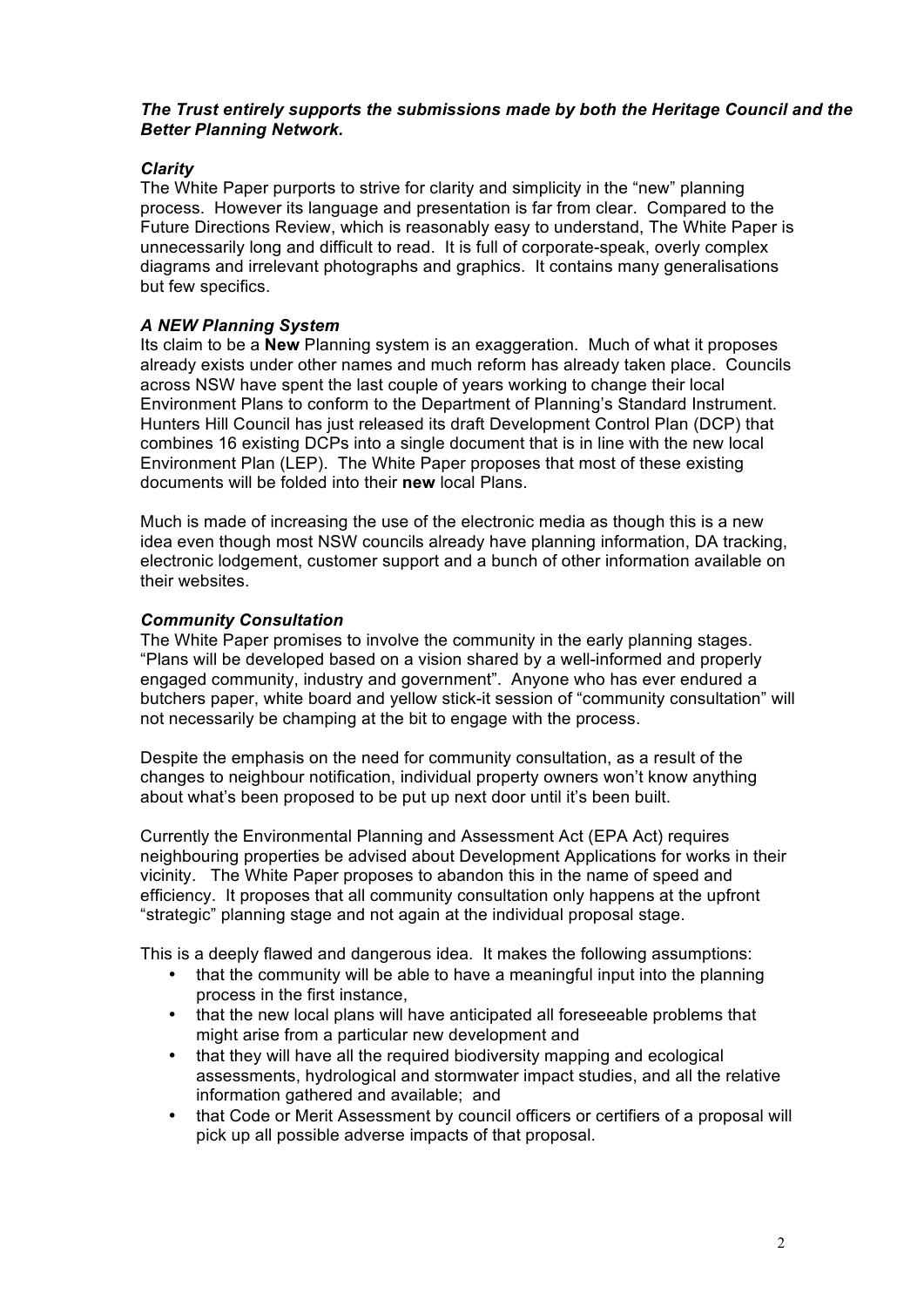The reality is that only a handful of individuals from the community will be involved in the planning process and the so-called "community consultation".

As Alan Miller from Hornsby wrote in a recent letter to the Herald, "the government proposes to strip this right in exchange for its assurance that locals will somehow help write new strategic planning documents, which are so complicated that specialist planners and lawyers spend months and reams of paper drafting them. All this from a government whose idea of community consultation thus far can be summed up by the image of a casino-heliport on top of a coalmine with hunters lurking under the poker tables."

#### *The dangers of the proposed new zoning categories*

The White Paper proposes to simplify zoning categories by combining a number of different zones into one. For example it is proposed to collapse 6 different categories of residential zoning (General Residential, Low Density Residential, Medium density residential, large lot residential, Village, Environmental Living) into one single category to be called Residential. This category will also include Character Areas and areas with special ecological attributes.

This seems like a step back to the bad old days of spot rezoning. It means there will be an increased level of uncertainty about what can be built where. A block of land is worth more as a development site than for a single dwelling, so who will decide whether town houses can go up on the next-door lot?

This has a major potential to increase levels of corruption. Recent hearings of ICAC clearly show that there are plenty of people (even at the highest levels of government) who are prepared to act illegally when it comes to making illegal profits from land use rezoning.

## *Impact on Conservation and Heritage*

The most recent reforms of the planning process, which introduced The Standard Instrument LEP, have already weakened controls on the protection of heritage by removing the classification of contributory buildings. As well, the NSW Department of Planning has been reluctant to allow for any additional conservation areas to be gazetted.

There is virtually no mention of the word 'conservation' in The White Paper and you have to look very hard to find 'heritage'. The proposed new zoning categories will mean a reduced level of protection of existing heritage items from the impact of inappropriate development next door.

The use of the word *character*, as in Character Areas, instead of *conservation* clearly represents a downgrading of the protection currently afforded to the existing fabric of these areas. Also there is no guarantee that existing conservation areas will be automatically incorporated into the Character Areas. As well there is no mention of any mechanism for the creation of new conservation areas.

The White Paper's clear pro-development bias does not augur well for heritage protection and conservation. Developers do not like heritage. They believe that having to deal with it cuts into their bottom line.

## *A new Part 3A that includes even more development*

Honouring an election pledge, the Liberal Party repealed Part 3A of the EPA Act, which had allowed the minister to take over planning powers from local councils (it still applies to a number of projects submitted before this date as well as to the Urban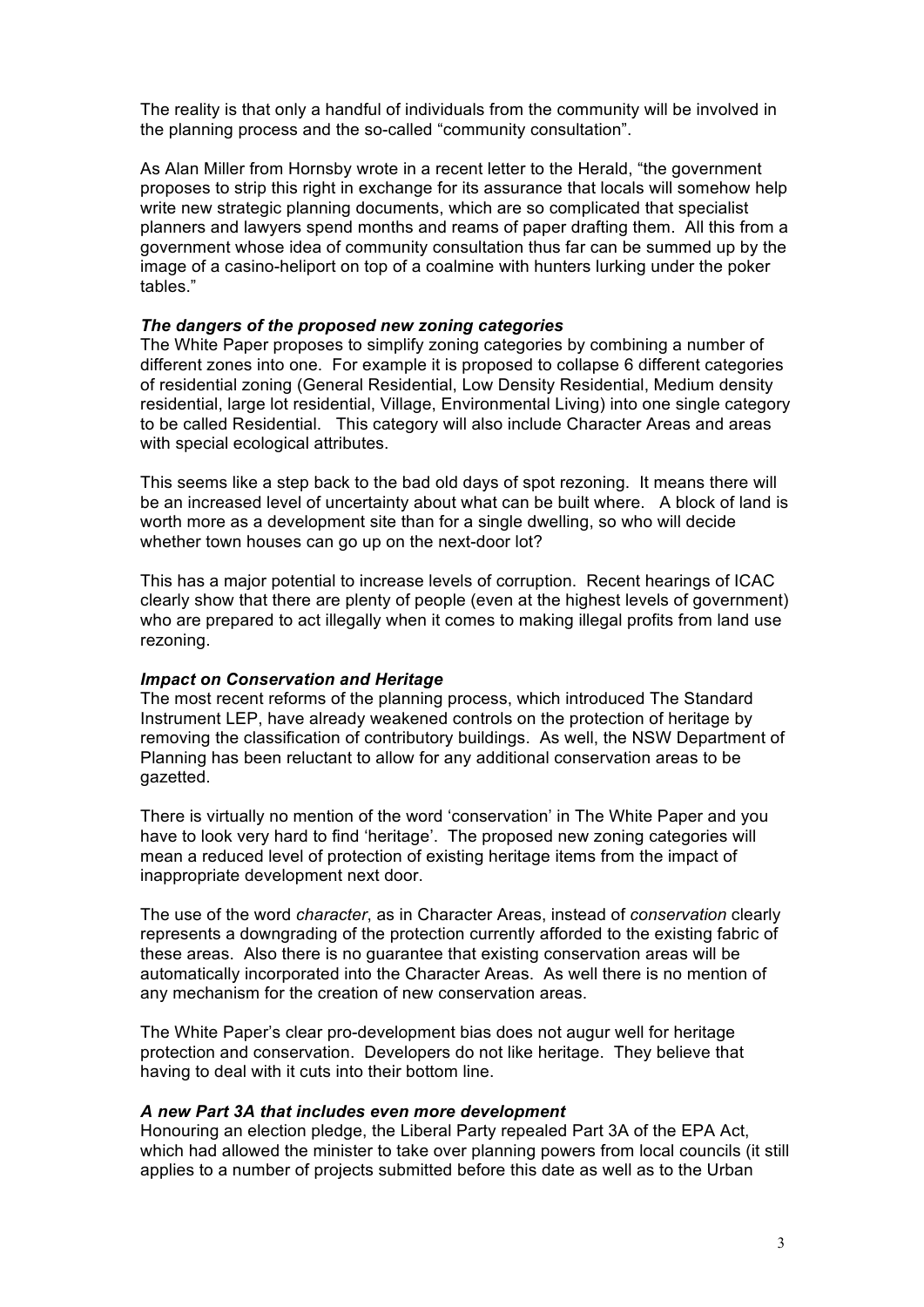Activation Precincts, which are already causing deep concern to local government and nearby residents alike).

However, The White Paper proposes to take away even more powers from councils by promoting "expert decision making" through the use of various Review Panels, which are appointed by the Minister.

This means that local communities will have even less say in what happens in their areas and contradicts the idea of community involvement in the process.

#### *The old system really isn't that broke*

The White Paper makes the case that the assessment of development applications by councils is too slow. Most delays in the planning process occur either when proposed developments fail to comply with the planning controls or when insufficient information has been provided for Council to properly assess a proposal, or both. Generally properly documented proposals that comply with planning controls get approved in a reasonable time.

In the inner suburbs, which have small lots, higher densities, more mixed development and areas deemed worthy of conservation, a one-size-fits-all set of planning controls is impractical. In these circumstances, councils are given some leeway in the assessment of developments that do not strictly comply with the controls. The assessment of non-complying developments naturally takes a bit more time but this needs to be considered in the context of the lifespan of the development. What are a few weeks compared to fifty years or more?

#### *Speed and efficiency*

The White Paper has proposed that within 5 years, 80% of all development approvals will be by complying development or code assessment. It proposes these approvals will be completed within 10 days for straightforward complying developments and 25 days for code assessment approvals. This represents a massive change. For example, Hunters Hill Council has a mean gross determination time of 106 days for determining DAs, most of which are single dwellings. This in part represents the attention to detail that Hunters Hill Council gives to the impact of development proposals.

Clearly if these time frames are to be met, the assessment of development applications will become cursory and/or more assessment will be done by private certifiers. The latter is the preferred option of the Liberal Party, which does not see many votes coming from the public service and has an inbuilt belief that the private sector always does it better.

Inevitably this will lead to job losses and to the loss vital expertise within the public sector and this will be exacerbated by further job losses associated with proposed council amalgamations if these go ahead.

#### *More work for private certifiers and lawyers*

It is ironic that The White Paper proposals will result in so much more work for private certifiers when there has been so much negative press about them. It is also ironic that The White Paper proposes dramatically increasing the amount of building regulation and certification, which will now apply to the entire life cycle of the building and will mean more complex documentation of buildings and more complex and expensive contract administration. All this will have a substantial impact on a developer's bottom line.